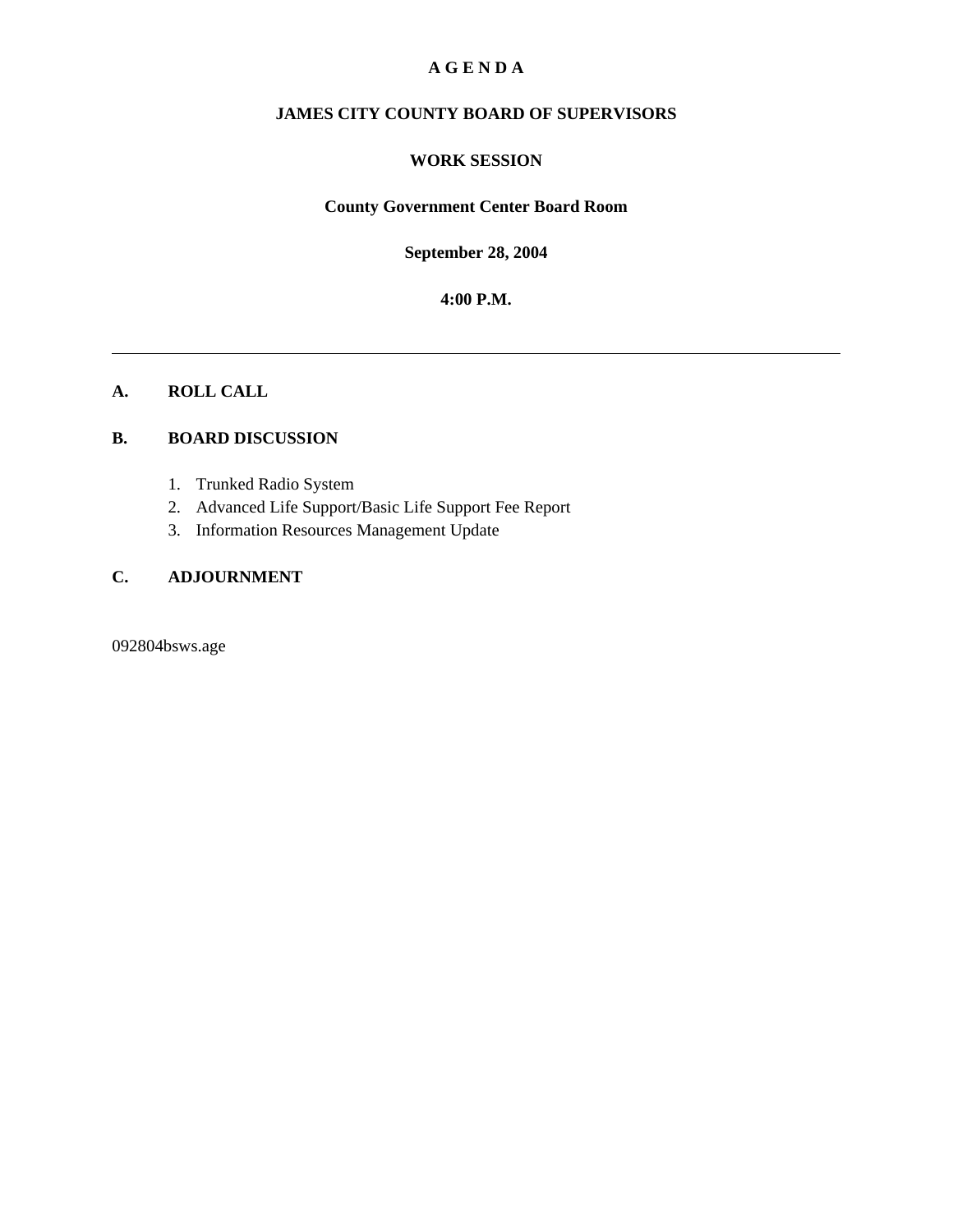#### **M E M O R A N D U M**

DATE: September 28, 2004

TO: The Board of Supervisors

FROM: Richard M. Miller, Fire Chief

l

SUBJECT: Trunked Radio System

I would like to bring you up to date on activities and actions to date on the trunked radio system project with York County.

Since my last report, many components of this major project have been completed. Below I have outlined some of those major milestones:

- C **Federal Communications Commission (FCC) radio frequency licensing:** Final FCC licensing has been granted to the two counties to operate on the 800-MHz frequencies.
- C **Tower site construction**: Towers have been constructed at the Regional Jail, the Landfill, Berkeley School, and the EOC site in Toano. The tower at Hankins Industrial Park had been delayed by the Virginia Department of Historical Resources over concerns of visual impact on historic Toano, particularly the Hickory Neck Church. I met with representatives of the James City County Historical Commission and the Hickory Neck Church seeking their support for the radio project. Each provided a letter of support to the Department of Historical Resources without hesitation. After a second review by the State Department of Historical Resources, the project was approved. Construction is expected to begin in October. York County has experienced some delay on the construction of their tower in Poquoson. Construction of that tower is expected to start in October as well.
- C **Microwave system:** The microwave system was inspected at the factory in May and its performance meets our expectations. Construction of the microwave system on the towers that have been completed will begin in October.
- C **System staging and plant inspection:** Staff from both counties conducted systems overview acceptance testing in June. A secondary visit to the factory to follow up on system components not ready for testing was completed the last week of June. All equipment has been shipped to a staging point in Hampton and components have been installed in the equipment buildings at the base of each tower constructed to date. Equipment not ready for installation is being held in staging areas.
- C **Emergency Communications (9-1-1) Center:** Our architect has submitted site plans for review of the 9-1-1 Center at the EOC site. The Development Review Committee (DRC) approved the site plan pending compliance with all staff recommendations on the site plan. The architect continues to work with Development staff to comply with all site plan development requirements. Issues that are causing some difficulty include temporary parking for EOC staff while construction is underway and storm water management. This delay is not anticipated to slow down the process for systems acceptance and implementation, particularly since York County has been designated as the prime site (as the prime site, it will house all of the major integral components that will operate this regional system). An issue of concern is the significant price increases being experienced in steel and concrete in construction projects.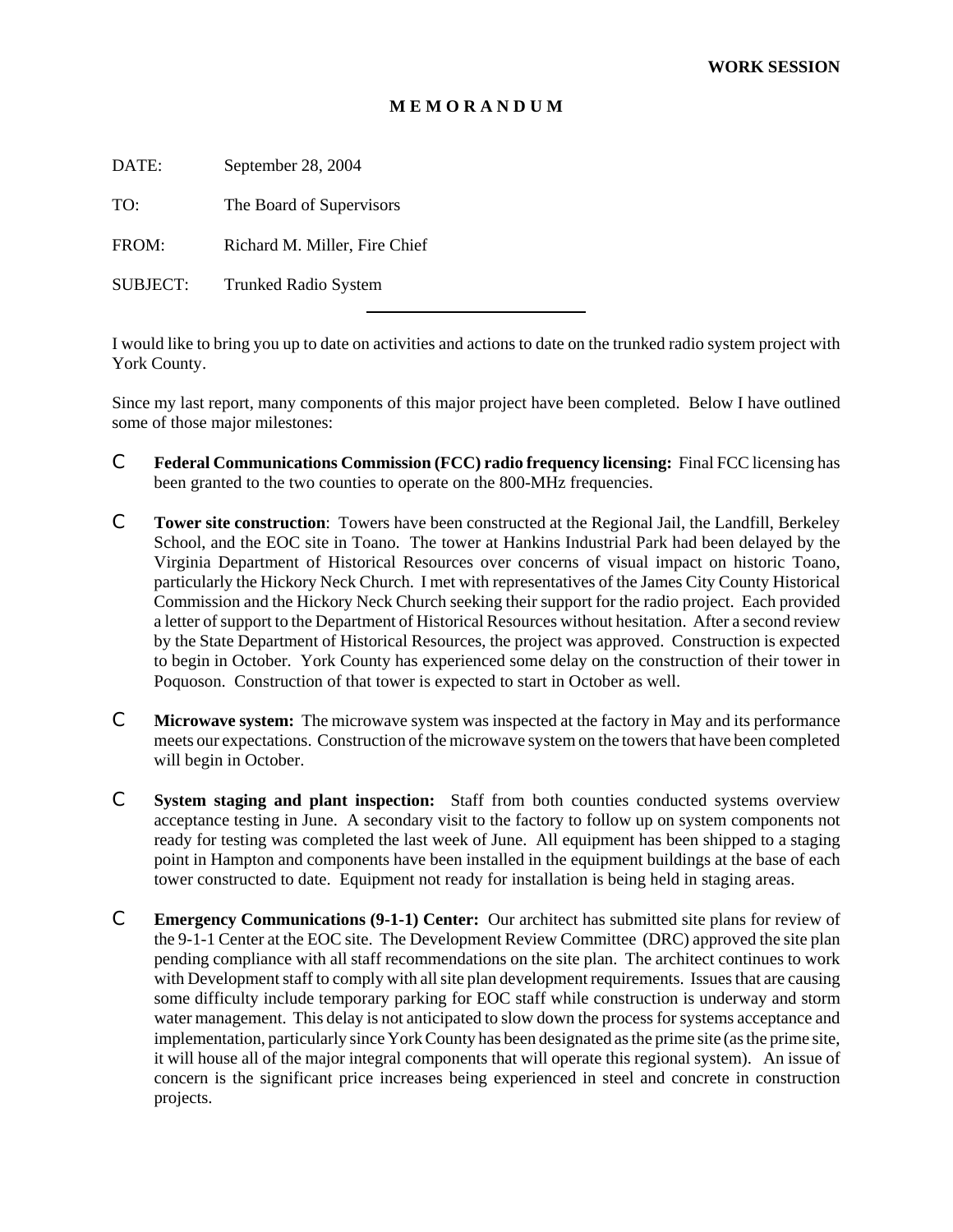Trunked Radio System September 28, 2004 Page 2

C **"Subscriber" (mobile and portable radio) equipment and channel mapping:** The staffs of both Counties are in the process of finalizing planning for the removal of existing equipment and installation of the new equipment. Training of staff on how to use the new equipment has been identified and will be conducted prior to cutover.

As you can see, there are a number of complicated tasks occurring in conjunction with York County, other localities, and the vendors. While I have described in general terms some of the work on the major components of this project, it should be noted that each of these pieces have hundreds of details that must be addressed to ultimately realize a good end product. Staff is working diligently to ensure every detail is thoroughly and completely addressed. It is anticipated that final local system acceptance testing will occur in spring 2005 and that the system will be fully operational by the end of the second quarter of 2005.

I will be glad to answer any questions.

Ried M. M. R.

RMM/gb radiosystem.mem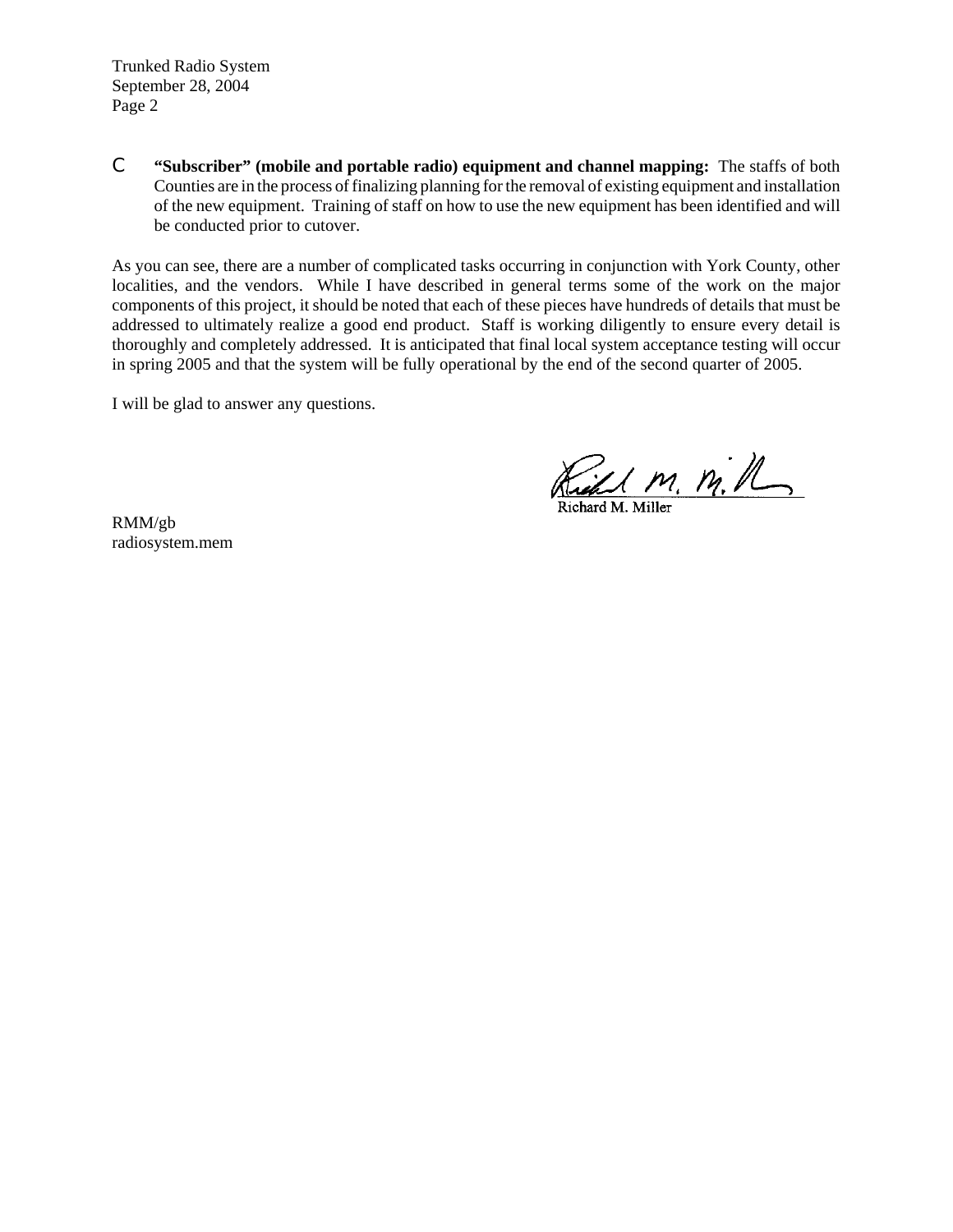#### **M E M O R A N D U M**

DATE: September 28, 2004 TO: The Board of Supervisors FROM: Richard M. Miller, Fire Chief SUBJECT: Advanced Life Support/Basic Life Support Fee Report

l

The Board of Supervisors directed the Fire Department staff to evaluate implementing revenue recovery for Emergency Medical Services (EMS) as part of the FY 06 Budget. In fact, the FY 06 Budget plan approved included revenue estimates based on a fee for EMS services.

The Fire Department determined a need for an expert to assist in understanding Medicare and Medicaid rules, as well as permissible charges for EMS services in the health insurance industry. As a result, James City County entered into a contract with Diversified Ambulance Billing to provide consultation services on EMS revenue recovery programs and billing for ambulance services. The Department interviewed other localities conducting revenue recovery programs and collected best practices of established fee for service programs across Virginia.

We have prepared for the Work Session a Power Point presentation that illustrates our cost to provide service, why revenue recovery is being used by more and more localities, and how revenue recovery programs are structured. Recommendations on a program for James City County are provided for your discussion during the Work Session.

I will be glad to answer any questions.

Richt M. M.M

RMM/gb revrecovery.mem

Attachment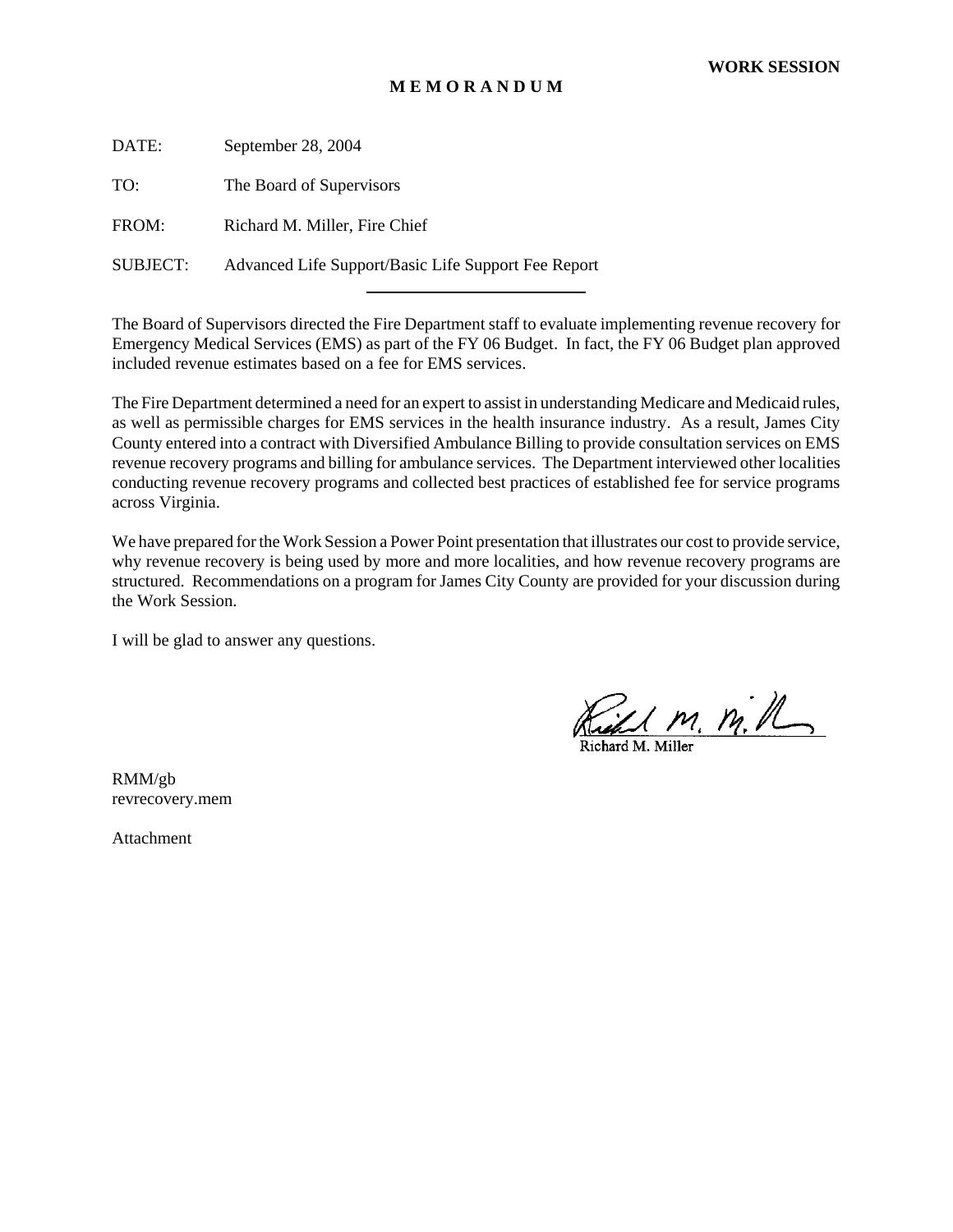# Revenue Recovery: **Emergency Medical Services**

James City County Fire Department September 2004

## Project History

- **Board of Supervisors** 
	- Approved concept of Revenue Recovery
	- Authorized further evaluation of program
	- Revenue Recovery considered as alternative funding source for FY-06 budget

 $\overline{ }$ 

#### Current Cost of Delivering EMS Service in James City County

- Approximately \$4,244,908 Spent Last Year ( $FY-04$ )
	- -<br>■ Staffing - Vehicles
	- $=$  Fuel
	- Buildings
	- Equipment
	- Training/Education
	- 911 Dispatch Center

## Why EMS Revenue Recovery?

- Cost of providing effective EMS continues to rise.
- New EMS Rules and Regulations.
- Demand for EMS projected to increase as population ages.
- Costs rising faster than natural revenue growth.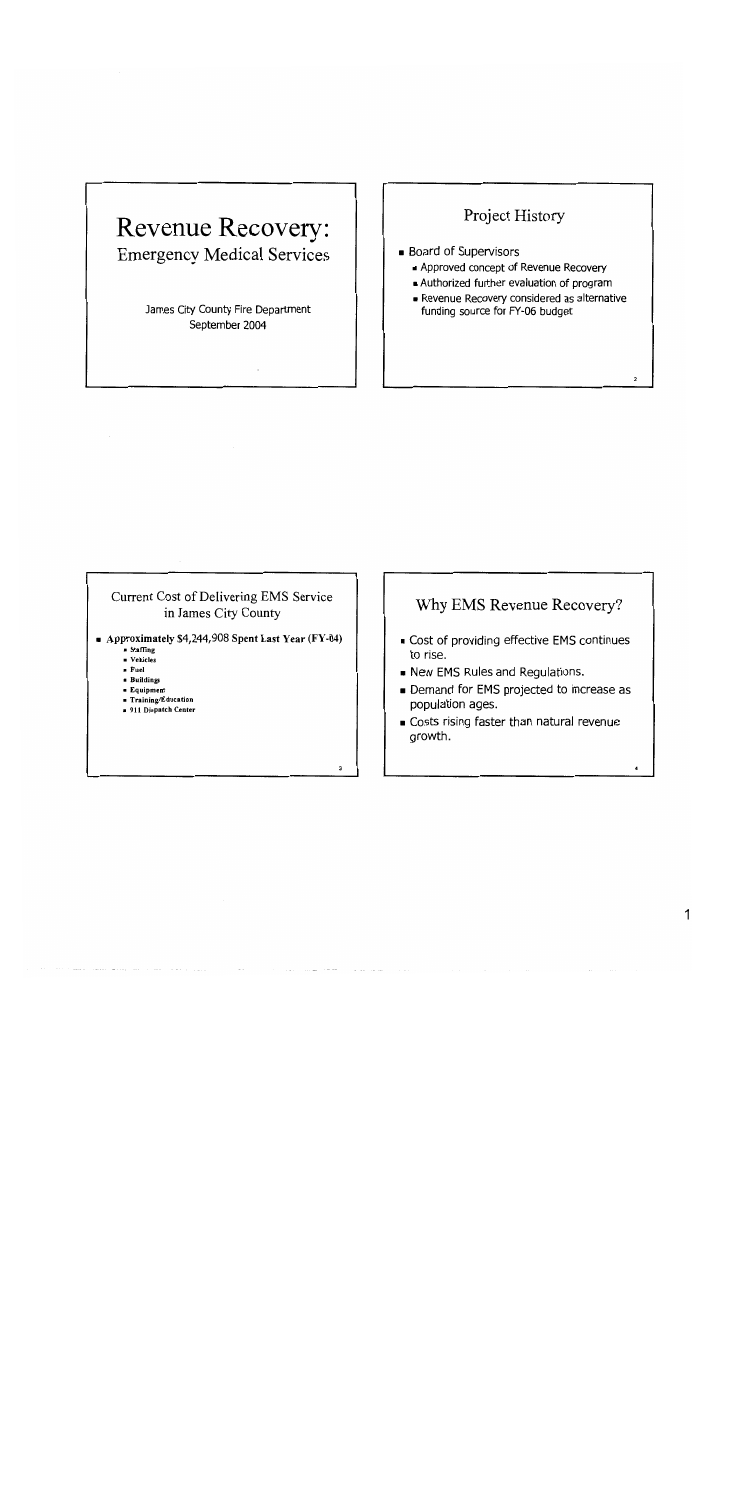



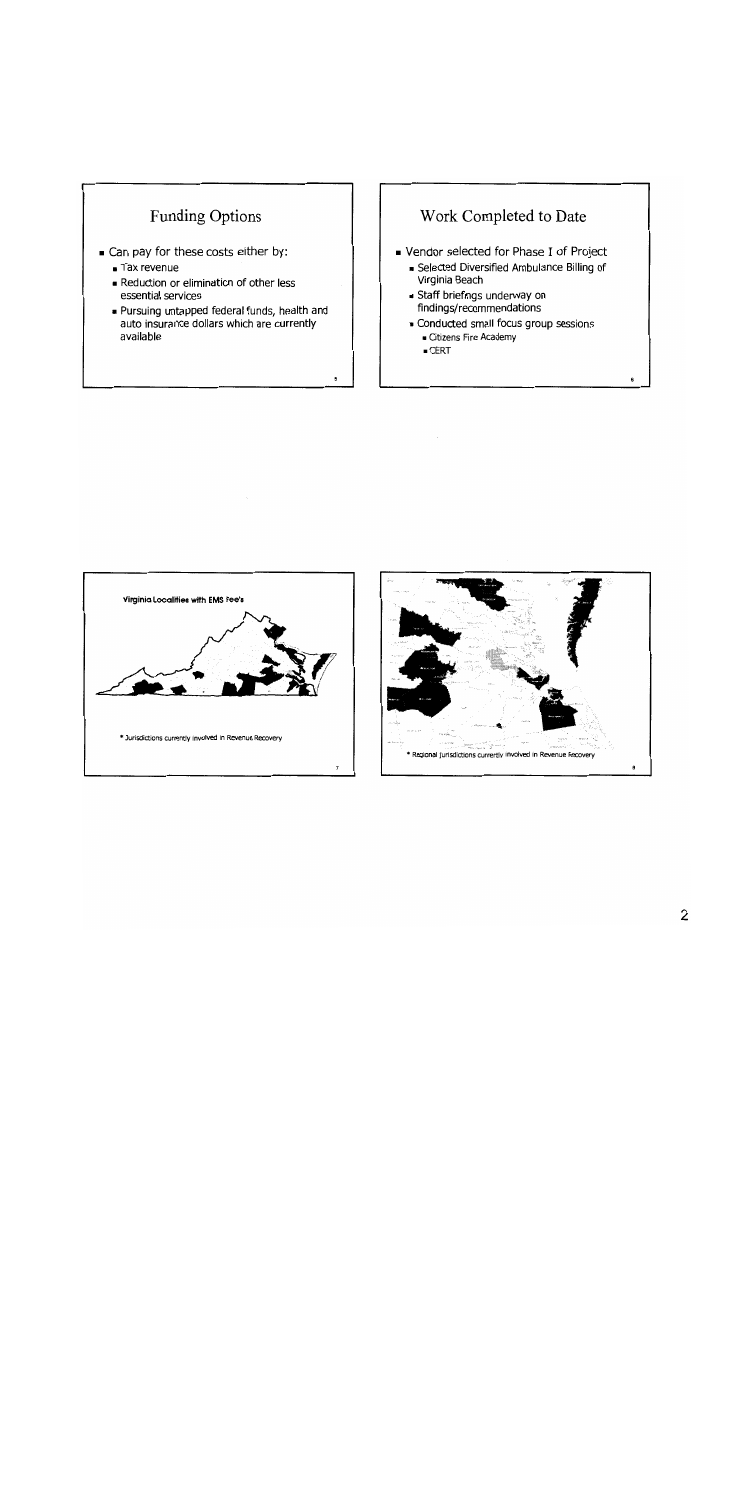

#### Insurance

- Insurance subscribers pay their premiums to provide the benefits they may need during the covered period.
- Rebates are not given because a service is not used. It is considered an avoided payout.

#### Insurance

- Ambulance transportation is considered to be a component of the health care industry.
- Insurance companies budget for the cost of ambulance transportation.
	- accomparative and in political different in a set of the total insurance<br>By Payment for ambulance transportation is only 1% of the total insurance<br>Bealth care costs.

 $\overline{\mathbf{H}}$ 

• No historical data supports rising insurance<br>premiums due to a Revenue Recovery program

#### Medicare & Medicaid Insurance Programs

- Medicare and Medicaid programs also reimburse for medically necessary emergency ambulance transportation.
	- Medicare is provided as a medical insurance supplement for senior citizens
	- Medicaid is a medical insurance program administered, through state and local social services offices, for the financially disadvantaged.

 $12$ 

 $10<sub>o</sub>$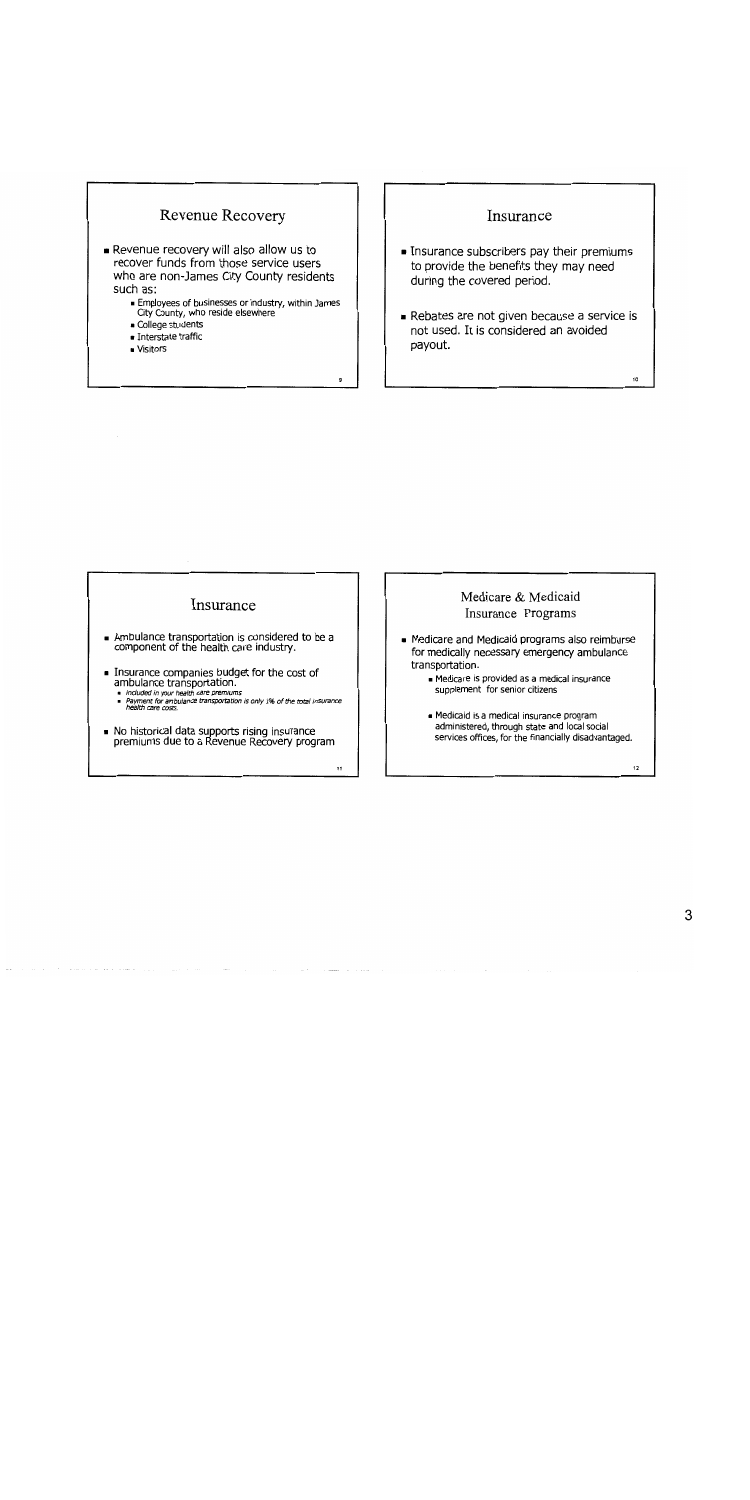#### How does Revenue Recovery Work?

- Patient's insurance will be billed based on the level of care provided during transport to the hospital.
- Invoiced based on level of service received
	- Basic Life Support versus Advanced Life support
	- "Loaded" Mileage (fee charged per mile for each patient transported)

 $13$ 

## How is the Patient Billed?

- All insurance options are exhausted
- Three "Billing Letters" are issued
- An adjustment application is reviewed
	- Ability to Pay (Sliding scale benefit)
	- Follow Board Revenue Guidelines for remaining balance

#### What does this MEAN?

The patient has already paid for the ambulance transport through...

- . Auto Insurance Premium
- · Medicare/Medicaid
- . Other Health Insurance Policies
- · Subscription Program
- An important Goal Is To Bill the patient as a LAST RESORT!

 $15$ 

## Subscription Option

- Known as "EMS Passport"
	- Designed for those who do not have sufficient medical insurance or feel that this option may be more cost effective than a co-pay requirement
	- $\blacksquare$  Annual fee (less than \$100)
	- Covers all residents of the household listed on the application
	- $\bullet$  Non-Residents and other (an annual fee per individual)

16

 $\overline{14}$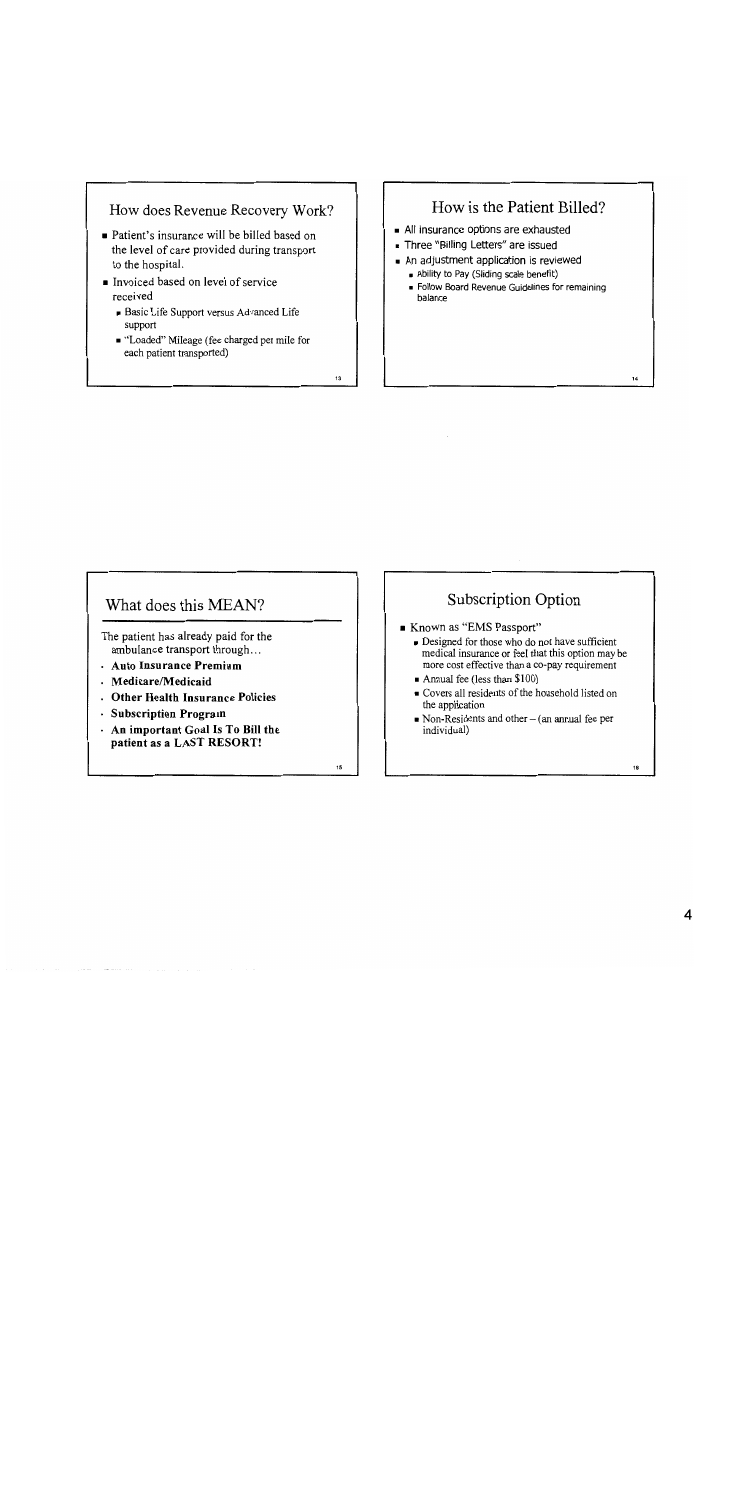### What Will the Impact be on the Volunteer Programs?

- Research has shown that volunteers are<br>concerned about how they will be perceived by<br>the public
- Historical data indicates minimal impact on contributions
- Many localities have agreed to reimburse<br>documented lost funding to the volunteer agencies

# **Allowable Rates**

- Patients in need of medically necessary ambulance transportation may be charged according to the type of service they receive.
	- Basic Life Support  $-$

 $17$ 

19

- Advanced Life Support Level I -
- Advanced Life Support Level II -
- Patient Loaded Mileage -
- . No charge if patient is evaluated and not transported. - Optional charges such as oxygen delivery and evaluation fees<br>- Optional charges such as oxygen delivery and evaluation fees<br>- Will not be charged.

18

Recommendations

Revenue Recovery

At no time will a citizen or visitor be denied emergency medical care based on their ability to pay!

20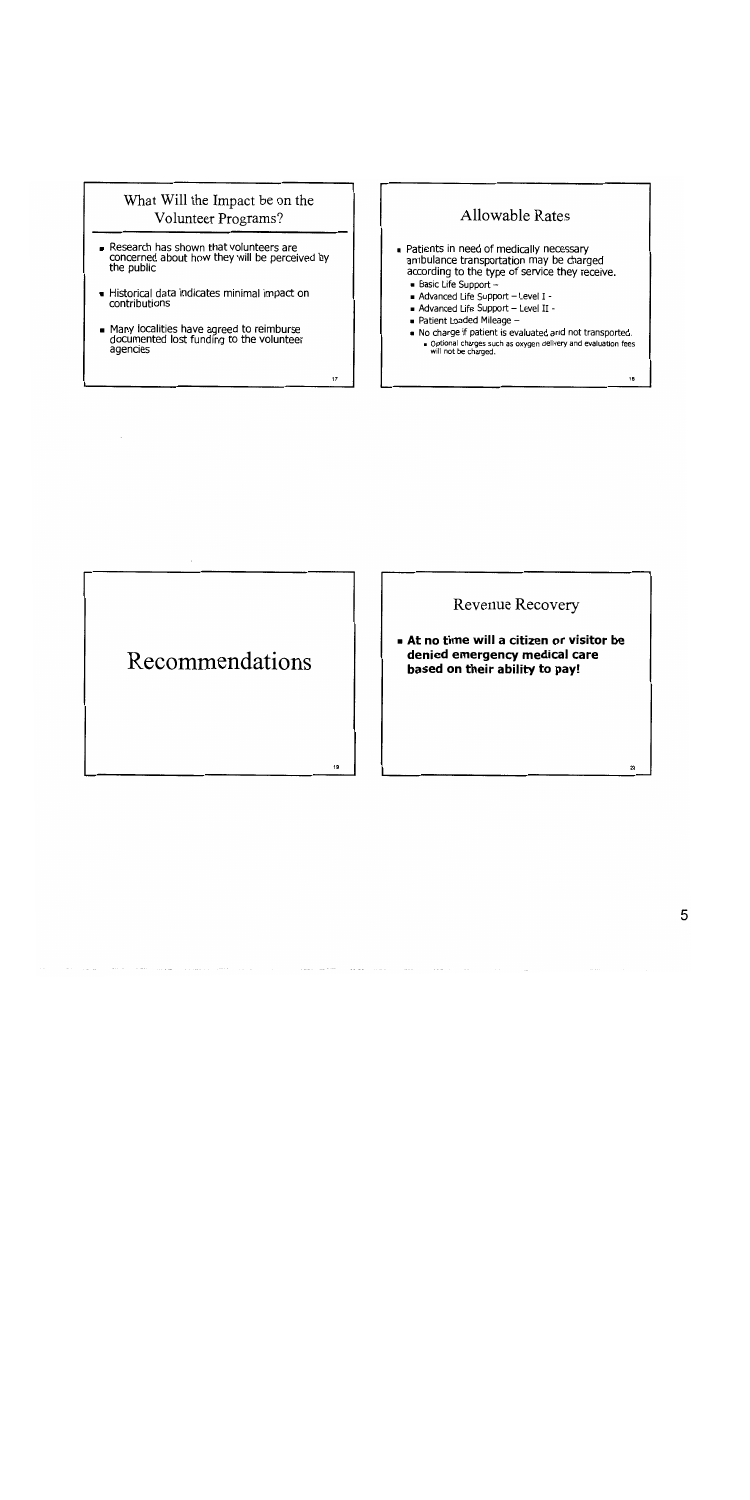## **Patient Insurance Expenses**

#### **Medicaid**

- Will reimburse a flat rate, based on loaded mileage, for<br>emergency ambulance transportation
- e reimbursement is considered payment in full
- No co-payment requirement
- 

#### · Medicare

- The majority of Medicare patients have Medicaid or a supplemental insurance coverage which would require no co-<br>payment expense from the patient
- Primary conduct the secondary or supplemental insurance<br>and require a co-payment expense from the patient

 $21$ 

## Financial Hardship

- For citizens who do not have insurance and can demonstrate financial hardship, an ability-to-pay scale will be used to determine the amount of the bill they are responsible for paying.
	- . This scale will follow established County policy.

#### Volunteer Fire Department and Rescue Squad

- The Volunteer Fire Department and Rescue Squad will<br>be encouraged to sign an agreement with the County<br>to participate in, and benefit from, the revenue<br>recovery process.
- Reimburse volunteers for any loss of donations which occur as documented by a third party audit.
- The revenue recovery system will help defray the<br>replacement costs of:  $a$  ambulances
	- $E$ Guioment

 $23$ 

## **Eligibility Maintained**

- Revenue recovery will not remove eligibility to:
	- Four-for-Life funds returned to locality
	- Participate in Rescue Squad Assistance Fund (RSAF) Grant process
	- Participate in hospital supply exchange programs

 $22$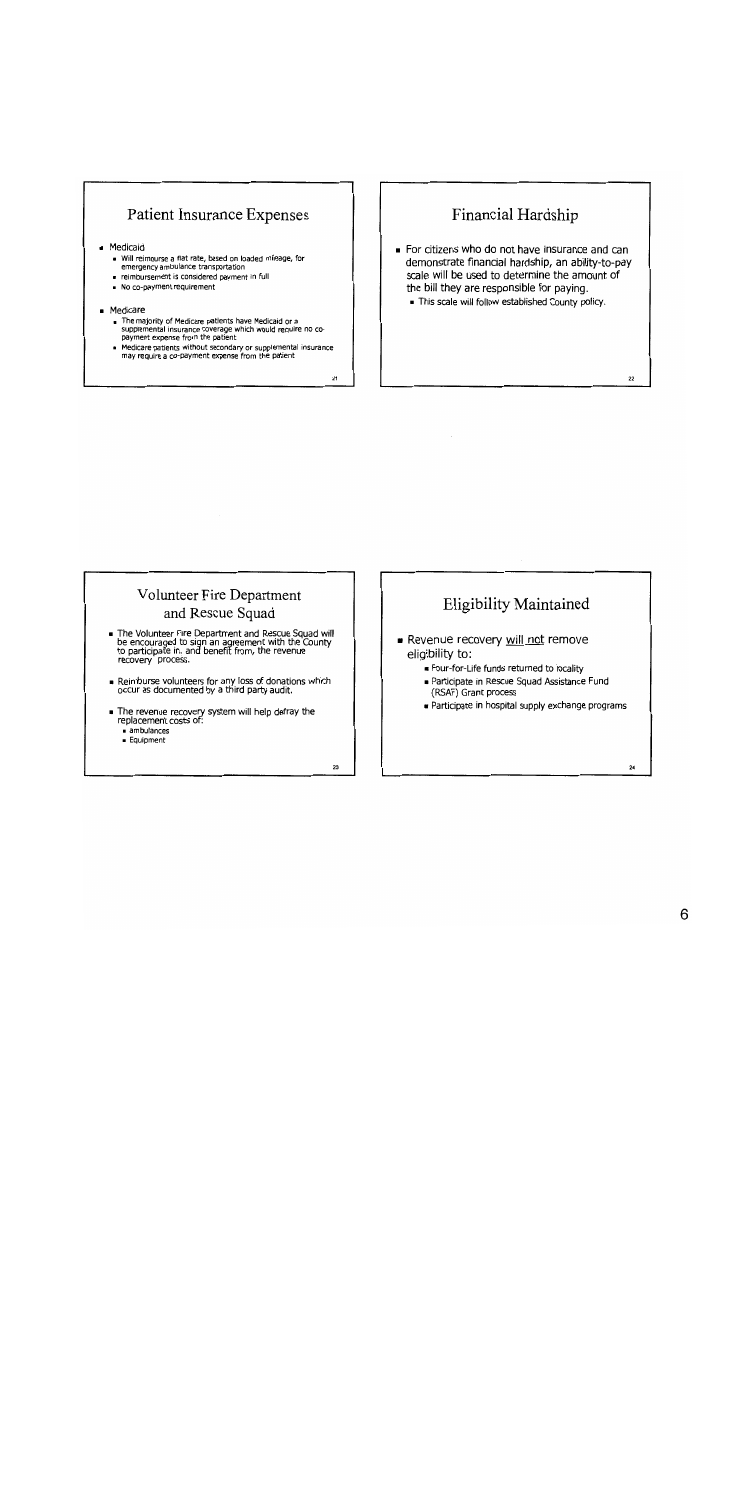

- $S<sub>ta</sub>ffing$
- Additional ambulances
- Dpgrade/replacement of ambulances and other technology
- On-going training expenses

## Community Information Plan

- Conduct briefings for career and volunteer staff
- Conduct public informational meetings in each voting district

26

Conduct media campaign

## Getting the Message Out

- . Will provide information on Revenue Recovery program to community through a variety of media opportunities
	- Print and video media
	- County web site
	- Channel 48 Local Government channel
	- . Public Informational Meetings
	- Presentations to local civic groups
		- $Lions$
		- $\blacksquare$  Rotary
		- « Kiwanis
	- Use of County Communications Office assets
		- FYI Newsletter<br>■ Neighborhood Connections

 $27$ 

 $25$ 

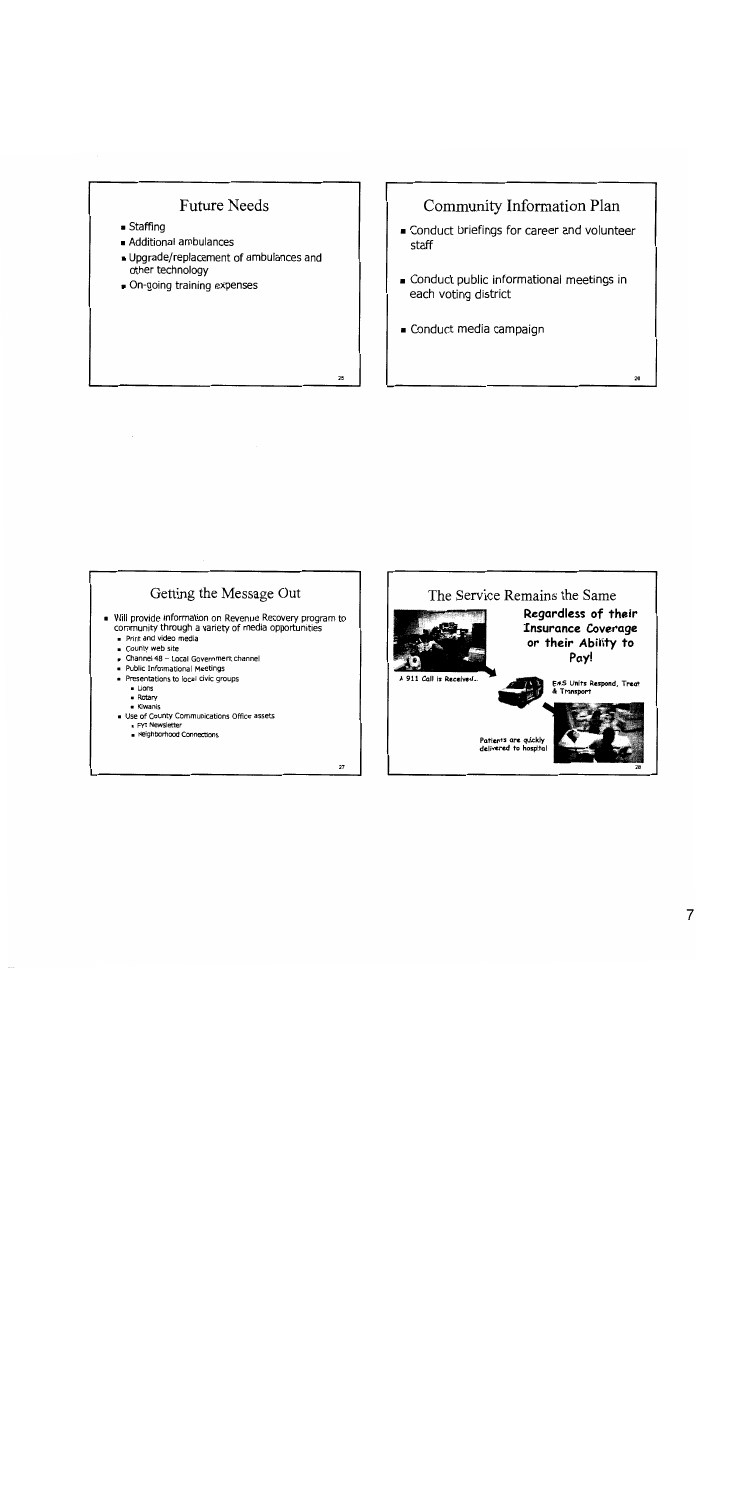